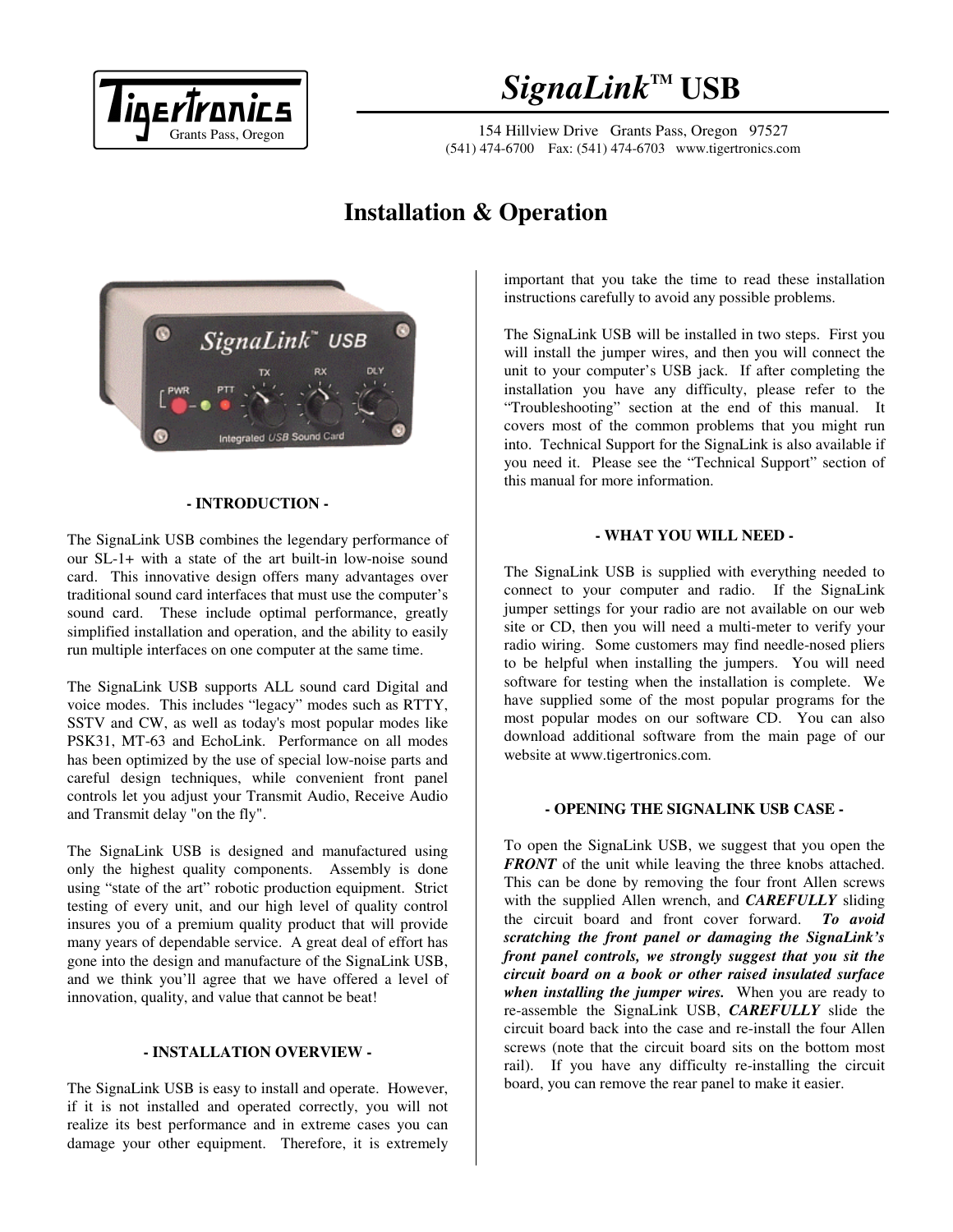### **- CONNECTING THE RADIO -**

*CAUTION – Before connecting the SignaLink to your radio, read this entire section thoroughly. Both the SignaLink and your radio can be damaged by improper installation. If you have already attached the SignaLink to your computer, then you will need to unplug the USB cable BEFORE installing the jumper wires.*

The SignaLink USB attaches to the radio through an 8-pin RJ-45 connector located on the rear of the unit. A radio cable with the appropriate connector for your radio was supplied with the SignaLink USB for this purpose. One end of this cable plugs into the SignaLink's "RADIO" connector, and the other end plugs into the radio's Mic, Data, or Accessory Port connector. This cable brings all of the required radio lines into the SignaLink USB, so that each signal can be connected to the appropriate matching line inside the SignaLink.

The SignaLink USB uses the radio's Ground, PTT, Speaker and Mic lines. Because the location of these signals on the radio connector varies from radio to radio, we have provided a "Programming Socket" inside the SignaLink (see JP-1 in Figure-4). The Programming Socket provides a convenient way to route the various signals to the correct pin on the radio connector. This is accomplished with "press-in" jumper wires so that no soldering is required.

Jumper settings for most common radios are provided on the SignaLink CD and on our web site. Some of our radio cables also include the jumper settings with the cable. If jumper settings were supplied with your radio cable, then you can skip to the "Install Jumper Wires" section below, and install the jumpers as shown on that document. If you did not receive printed jumper settings with your cable, then please check the "Jumper Settings" section of the SignaLink CD, or our web site. If you find the settings for your radio listed there (*please be certain that you are looking at the jumper settings for the correct radio model and cable!*), then skip to the "Install Jumpers Wires" section below and install the jumpers as shown. If we do not have the jumper settings for your radio available, then you will need to follow the "Detailed Jumper Installation Procedure" near the end of this manual, or contact Technical Support for assistance.

### **Install Jumper Wires**

*NOTE: The SignaLink USB NEVER needs external power, so socket JP-1 does NOT have a "PWR" pin like earlier SignaLink models. You can disregard the "PWR" jumper when installing the jumpers for the SignaLink USB. All other jumpers should be installed as shown.* 

We have provided pre-stripped jumper wires with the SignaLink USB. These wires are 24ga AWG and fit perfectly in the SignaLink's jumper socket. *If you use any other wire to install the jumpers, then this wire MUST be 24ga AWG, or you will damage the SignaLink's socket.* Installation of the jumper wires can be done without any tools, but you may find it easier to do with needle-nosed

pliers. If you do use needle-nosed pliers, be sure to grip the wire close to the end that you are installing in the socket. When pushing the wires into the socket, be very careful not to bend them back and forth or they might break. The wires are quite durable and can be re-installed many times if you are careful, but if you break a wire off in the socket, there is no way to remove it. You will have to have a new socket installed! This should not be an issue if you are just a little bit careful.

Once you have all of the jumpers installed, please take a few minutes to look them over. You should have the "SPKR" jumper installed only if you have Speaker/RX audio available on the radio connector that you are using. If this signal isn't available (this is a possibility with Mic jacks), then this jumper should not be installed. Instead, you will need to connect the provided mono cable from the External Speaker or Headphone jack of your radio, to the SPKR jack on the rear panel of the SignaLink USB. This will pass the radio's Speaker Audio signal into the SignaLink. Once you are confident that the jumpers are installed correctly, you can put the SignaLink USB circuit board back into the case (see "Opening The SignaLink Case" at the beginning of this manual).

## **- AUXILIARY AUDIO OUTPUT -**

The SignaLink USB has an Auxiliary Audio jack ("Aux") on the rear panel that can be used to attach an external radio speaker, or headphones for monitoring receiver audio. This especially useful if your radio's built-in speaker has been cut-off by a speaker/headphone connection to the SignaLink. Note that the Aux jack can only be used with a speaker/headphones if the SignaLink USB is connected to high-level Speaker audio. If the SignaLink USB is connected to your radio's Data or Accessory Port, then you will not be able to use this output for monitoring because virtually all of these ports have low-level outputs.

**NOTE:** Attaching or removing an external speaker while you are using the SignaLink USB will change the loading on the radio's speaker circuit. This will probably cause a change in the level of audio going to the SignaLink USB, and may require you to re-adjust the SignaLink's RX level control or the radio's Volume control to compensate.

## **- TRANSMIT AUDIO MONITOR OUTPUT -**

The SignaLink USB has a Transmit Audio Monitor jack ("Mon") on the rear panel that can be used with amplified speakers or high-impedance headphones to monitor the SignaLink's Transmit Audio signal. The output level of this jack varies with the computer's software volume controls, and provides a maximum level of approximately 400mv p-p into 1Kohm. This is sufficient to drive most amplified speakers and high-impedance headphones, but not unamplified speakers.

**NOTE:** The Monitor output is NOT isolated from the computer, so it may be possible to hear low-level power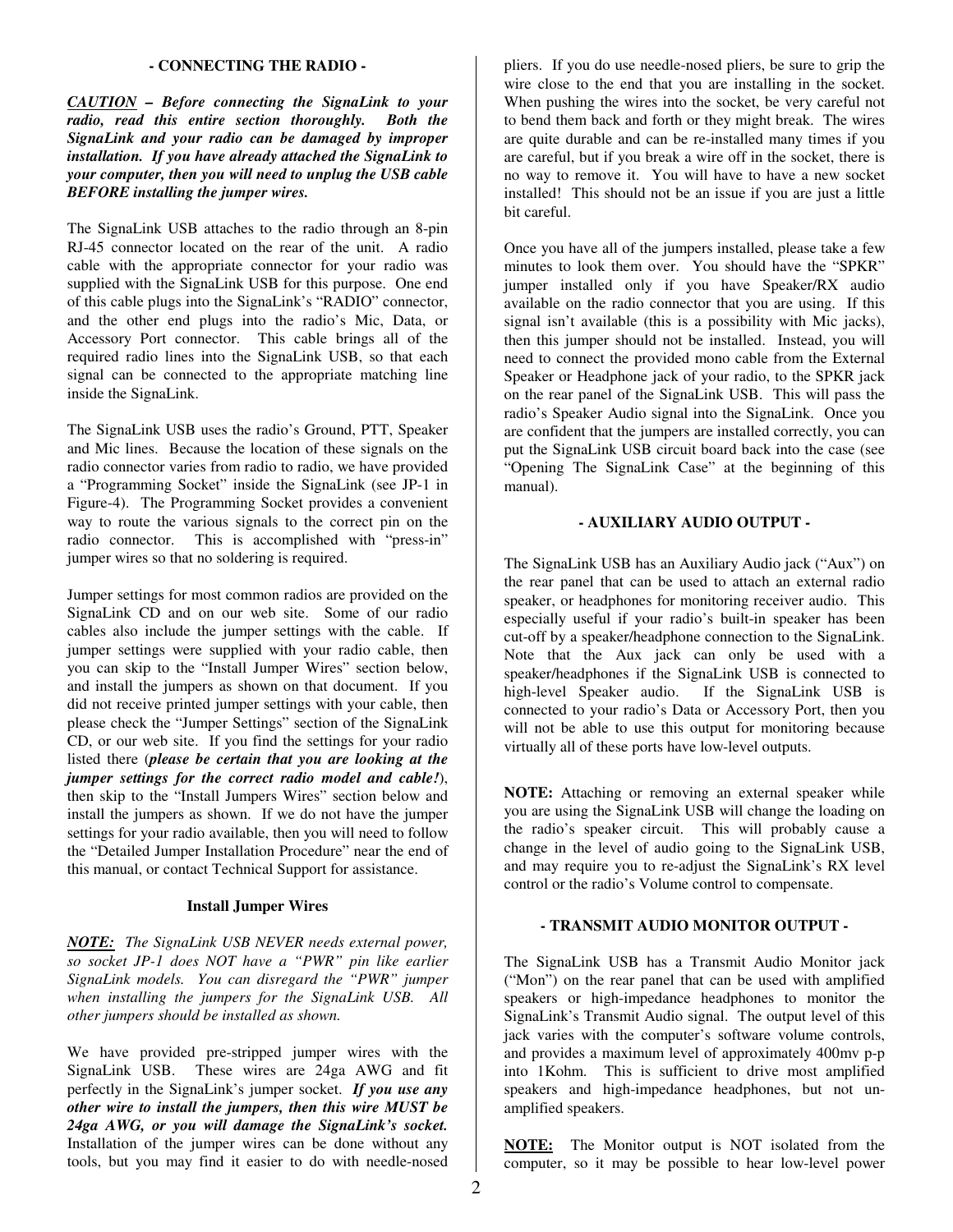supply hum or noise generated by the computer or amplified speakers. This is normal and is NOT an indication that your Transmit Audio is noisy. The actual Transmit Audio signal going to the radio is FULLY ISOLATED from the computer and noise free.

## **- CONNECTING THE COMPUTER -**

*IMPORTANT: You should connect the SignaLink USB to your computer only AFTER you have installed the jumper wires. If you are running Windows 98, you will need to have your Windows Installation CD available when you connect the SignaLink USB to the computer.* 

The SignaLink USB can be connected to any standard USB 1.1 or USB 2.0 jack on your computer. We have provided a standard USB cable for this purpose. Before attaching the USB cable, your computer should be turned ON, and Windows (or another supported Operating System) should be running. All communications programs and other software should be closed.

We suggest that you plug the computer-end of the USB cable into the computer first, as this will help drain any static electricity off of you, and minimize the chance of static damage to the SignaLink. The computer end of the USB cable has a flat rectangular shaped "A" type plug and will fit into the USB jack only one way. If it doesn't plug in, then you either have turned it the wrong way, or you are trying to plug it into a non-USB jack. The SignaLink side of the cable can be plugged in after the connection to the computer has been made. This end of the cable has a USB "B" type connector installed and plugs into the SignaLink's rear panel "USB" jack. This connector is also "keyed" and will only fit one way.

When the USB connection between the SignaLink and the computer is complete, Windows (or other supported Operating System) will automatically detect and install the required drivers. You should see several "New Hardware Found" messages as the drivers are installed. Your installation CD will not be needed unless you running Windows 98. If you are running Windows 98, then you MUST have your Installation CD available, or you will not be able to install the SignaLink USB.

Once the SignaLink USB drivers have been installed (this typically takes less than a minute), your computer will display a message indicating that "Your new hardware is installed and ready to use". The SignaLink USB is now ready for use, however we suggest that you take a few minutes to configure Windows and your communications program(s) to best use it. This is easy to do and is described below in the "Sound Card Selection" section.

*NOTE: If you move the SignaLink USB to a different USB port, Windows will detect this and re-install the SignaLink USB drivers for the new port. Windows will do this one time for each different USB port that you use.* 

## **- SOUND CARD SELECTION -**

Because the SignaLink USB has its own built-in sound card, you will want to configure Windows to play its "System" sounds through your *computer's* sound card instead of the SignaLink USB. Your communications program can then be configured to use only the SignaLink USB. This will eliminate any unwanted sounds from being transmitted accidentally, and allow your computer's sound card and speakers to function as they normally would.

To configure Windows, follow the steps below. If you are using a different operating system, then please contact our Technical Support Staff for assistance (See the Technical Support section of this manual).

- Click the "Start" button and select "Control Panel"
- Double-click the "Sounds and Audio Devices" icon.
- A "Sounds and Audio Devices Properties" window will open. This window will look similar to the one shown below in Figure 1.

| $ ?  \times$<br><b>Sounds and Audio Devices Properties</b> |
|------------------------------------------------------------|
| Audio<br>Voice<br>Hardware<br>Volume<br>Sounds             |
| Sound playback<br>Default device:<br>Realtek AC97 Audio    |
| Advanced<br>Volume                                         |
| Sound recording<br>Default device:                         |
| Realtek AC97 Audio                                         |
| Advanced<br>Volume                                         |
| MIDI music playback                                        |
| Default device:                                            |
| Microsoft GS Wavetable SW Synth                            |
| About<br>Volume                                            |
| $\Box$ Use only default devices                            |
| <b>OK</b><br>Cancel<br>Apply                               |

Figure 1 - Sound and Audio Devices Properties

- Click the "Audio" tab.
- Under "Sound Playback" and "Sound Recording", select your computer's soundcard as the "Default Device". The exact name of your computer's soundcard will vary, but unless you have more than one sound card installed, you will only see the computer's sound card and the SignaLink's sound card listed ("USB Audio Codec"). Click the OK button and close the Control Panel.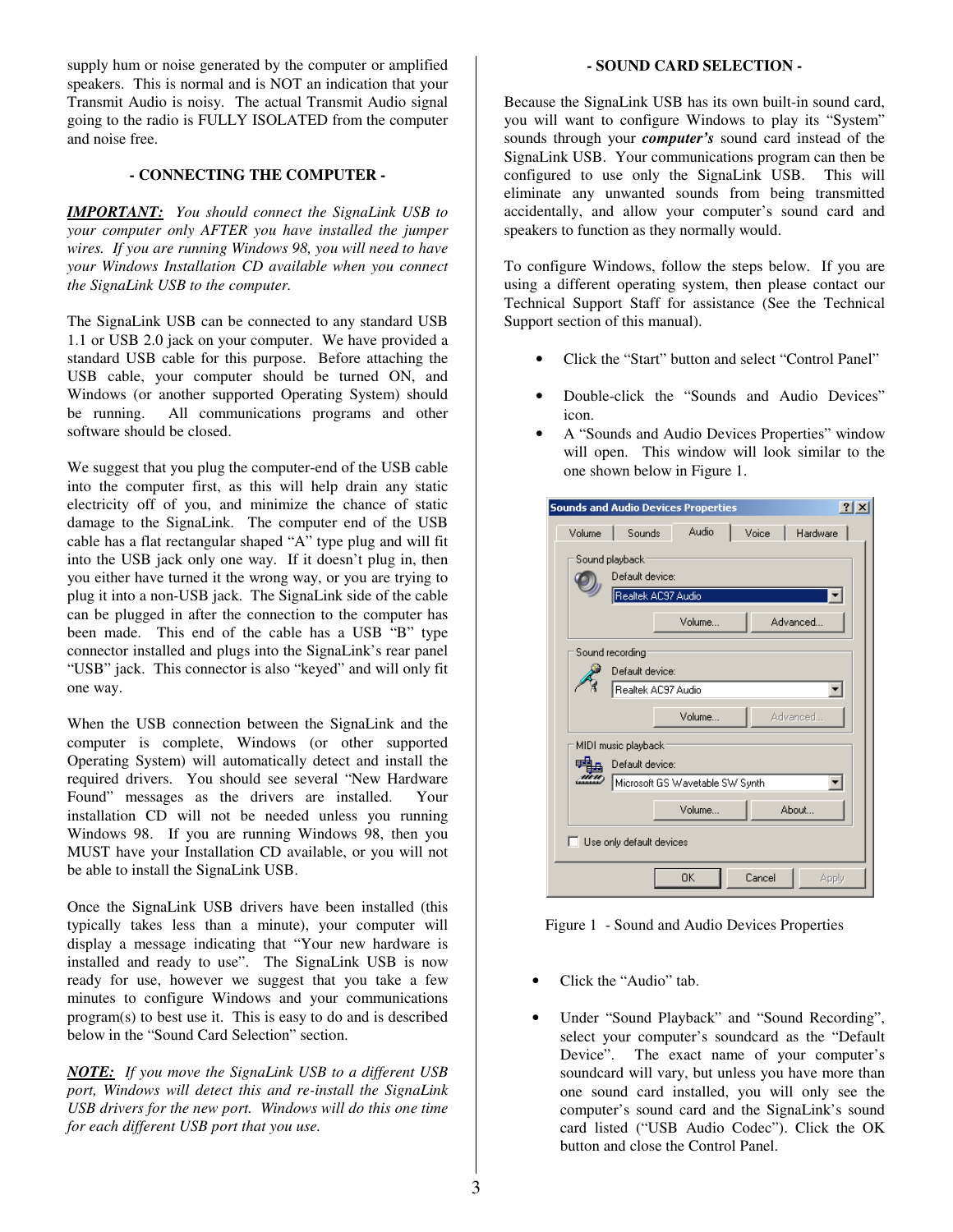• Your computer is now configured to send all system sounds to your computer's sound card and speakers (see the important note below).

**NOTE:** If your computer is used only for Amateur Radio Operation, then you might want to select the SignaLink USB ("USB Audio Codec") as your default sound card. This will force all programs (communications and otherwise) to always use the SignaLink USB. This can also be done if you are using an old sound card program that won't let you select the sound card that you want to use. If you do select the SignaLink USB's built-in sound card as the default card, then we suggest that you disable all Windows system sounds.

## **- SETTING THE AUDIO LEVELS -**

The SignaLink USB's built-in sound card provides the same consistent audio levels no matter what computer you are using, so the software audio level setting procedure has been greatly simplified. Before you operate your SignaLink USB on the air, you will need to adjust the PLAYBACK software volume controls, and the SignaLink's TX and RX level controls. Note that the SignaLink USB does NOT use software RECORDING controls ("waterfall drive", etc.), so you will not need to worry about adjusting those. Adjustment of the Receive Audio is done completely by the SignaLink's RX level control.

While most levels are not too critical, incorrect adjustment of any of these levels can cause poor performance or unreliable operation. This procedure tells you how the levels should be set.

## **Preliminary Setup**

- Before you can adjust the audio levels, the SignaLink USB must be connected to the computer and radio. Both the SignaLink USB and the radio should be powered ON and a communications program that you have selected should already be installed on your computer. Note that you will be using the communications program to generate the audio tones that are used to adjust the level controls, so CW programs should NOT be used unless they have a continuous "Tune" mode. A PSK-31 program like DigiPan is ideal for making these adjustments.
- Set the SignaLink USB's TX level control to minimum (fully counter-clockwise), and the RX level control to 50%. The Delay ("DLY") control can be set to minimum for now.
- Start your communications program and verify that the sound card selected for both Transmit and Receive is "USB Audio Codec" (this is the sound card name used by the SignaLink USB). Most programs allow you to select the sound card that you want to use in their "Configure" or "Setup" menu. Once selected, you should not need to select the SignaLink USB again, as long as it is plugged in before starting the program.

*CAUTION – Be sure that your radio is connected to an antenna or dummy load before proceeding.*

- If you already know how to configure your radio for digital operation, then you can skip to the "Transmit Audio Adjustment" section below.
- If the SignaLink USB is connected to your radio's Mic jack, then set your radio to "USB" mode (note that you can change this later if the mode you want to run requires LSB).
- If the SignaLink USB is connected to a Data or Accessory Port, then you will need to set your radio to the appropriate mode for this type of connection. USB will work on most radios, but you may need to select a special mode such as "Data", "User", or "D-USB". If you are not sure which mode to use, then consult your radio manual.
- Set the radio's Mic Gain control to 50%. Note that if the SignaLink is connected to a Data or Accessory Port, this control may not have any effect on power output.
- Set your radio's "Forward Power" control to provide maximum power (this will be adjusted later to bring the power down to a suitable level). Note that the "Forward Power" control might be labeled "RF Power" or "Carrier Power" on your radio. Newer radios will have an "RF Power" menu setting instead of a knob.
- Your radio's Speech Processor / Compressor and VOX features should be turned OFF.

## **Transmit Audio Adjustment**

- Open the Windows Volume Control Panel by clicking on the Start Button and selecting Programs (or "All Programs"), Accessories, Multimedia (or "Entertainment"), and then Volume Control.
- From the Options menu, select Properties to display the Properties page.
- In the "Mixer Device" drop-down menu, verify that "USB Audio CODEC" is selected. This is the name / identifier used by the SignaLink USB's built-in sound card, so this MUST be selected.
- In the "Adjust Volume For" window, select Playback.
- In the "Show the Following Volume Controls" window, verify that the Speaker and Wave controls are checked. Other controls can also be checked but they will not be used.
- The Properties window should now look like the one shown below in Figure 2. Verify that it does and then click OK.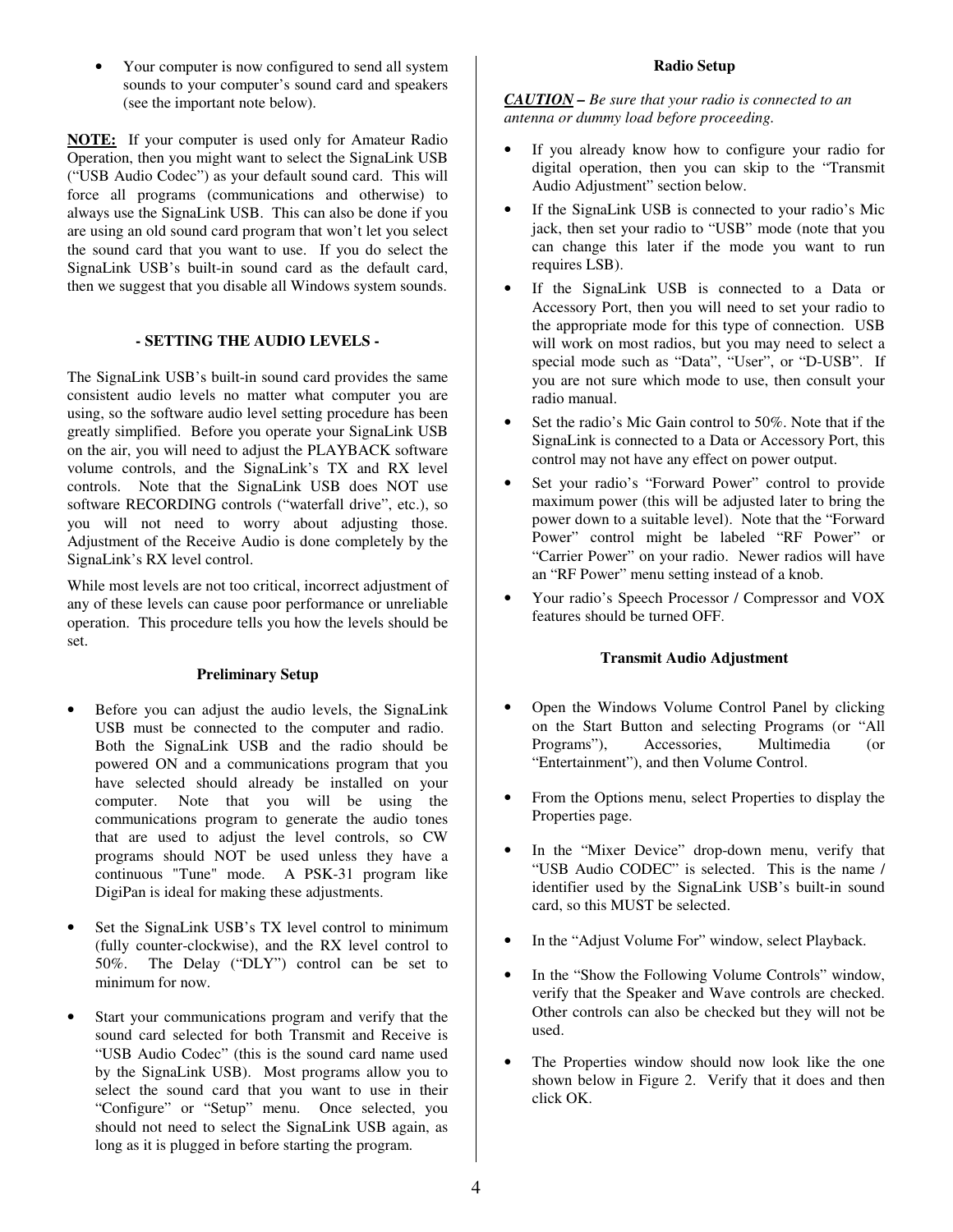| <b>Properties</b>                                                     |                                     |    | $ ?  \times$             |
|-----------------------------------------------------------------------|-------------------------------------|----|--------------------------|
|                                                                       | Mixer device: USB Audio CODEC       |    |                          |
| Adjust volume for                                                     |                                     |    |                          |
| C Playback                                                            |                                     |    |                          |
| C Recording                                                           |                                     |    |                          |
| $C$ Other                                                             |                                     |    | $\overline{\phantom{a}}$ |
|                                                                       | Show the following volume controls: |    |                          |
| Speaker<br> ✓<br>Wave<br>⊽<br><b>☑</b> SW Synth<br><b>☑</b> CD Player |                                     |    |                          |
|                                                                       |                                     |    | $\blacktriangleright$    |
|                                                                       |                                     | 0K | Cancel                   |

Figure 2 –Properties Window

The volume control panel will now open. Set the "Speaker" control (far left control) to 100% max volume, and set the "Wave" control to 50%. Note that the Speaker and Wave controls should NOT be muted. All other controls can be. Your volume control panel should now look similar to the one shown below in Figure 3:

| <b>Speaker</b>                                                                                         |              |               |                          |
|--------------------------------------------------------------------------------------------------------|--------------|---------------|--------------------------|
| Help<br>Options                                                                                        |              |               |                          |
| Speaker                                                                                                | Wave         | SW Synth      | CD Player                |
| Balance:                                                                                               | Balance:     | Balance:      | Balance:                 |
| D<br>∢                                                                                                 | ◀<br>ß       | ៕<br>R        | ∢<br>R.<br>п             |
| Volume:                                                                                                | Volume:      | Volume:       | Volume:                  |
| $\overline{\phantom{a}}$<br>$\overline{a}$<br>÷,<br>$\overline{a}$<br>$\blacksquare$<br>$\overline{a}$ | ٠<br>٠<br>L, | ٠             | ٠<br>$\overline{a}$<br>٠ |
| Mute all                                                                                               | Mute         | $\nabla$ Mute | $\nabla$ Mute            |
| USB Audio CODEC                                                                                        |              |               |                          |

Figure 3 –Volume Control Panel

- The SignaLink's software volume controls are now set to provide an audio level that is suitable for most radios. If you determine that you need more audio (complete this procedure first!), then you can increase the "Wave" control. A special jumper can also be installed inside the SignaLink USB to provide even more audio (see the "Special Jumpers" section of this manual)
- Select "TUNE" in your communications program. The SignaLink's PTT LED should now be ON, and your radio should be transmitting. If the PTT LED is not

ON, then you may have the wrong sound card selected in your communications program or the volume control panel. If you cannot get the PTT LED to turn ON, then see the Troubleshooting section at the end of this manual.

- You should now be able to adjust the SignaLink USB's "TX" level control for the desired Transmit power level *(see important note below)*. If you cannot get adequate power, then see the notes on jumper JP3 under the "Special Jumpers" section of this manual. If the problem still persists, then please see the Troubleshooting section at the end of the manual.
- Be sure to turn your program's "TUNE" function OFF when you are finished making adjustments!

**IMPORTANT:** We strongly suggest that you consult your radio manual to verify the manufacturers recommended maximum transmit level and duty cycle. Most digital modes are 100% duty cycle and cannot be run at full power without damaging your radio. Also, some modes (like PSK-31) typically only require 25 watts or less for reliable communication. You can actually "swamp" out other users if you use too much power.

## **Receive Audio Adjustment**

- The SignaLink USB does not use software "RECORDING" controls, so all adjustment of the Receive Audio level is done with the unit's front-panel "RX" level control. A setting of 50% is usually about right for most installations, but you can adjust this control up or down as necessary.
- If you find that you have too much Receive Audio, or not enough, then you may need to adjust your radio's Volume control (or fixed level "AF Output" control, if using a Data Port or Accessory Port). Jumper JP2 can also be installed inside the SignaLink to increase the Receive Audio level (see the "Special Jumpers" section of this manual for details).
- If you cannot resolve the Receive problem, then please see the Troubleshooting section at the end of this manual.

## **- GENERAL RADIO SETTINGS -**

Virtually all digital modes require that you TURN OFF any Speech Processing or Compression features in your radio. This is to insure RF linearity. You must also TURN OFF your VOX circuit when using the SignaLink. As mentioned in the audio level setting procedure, you can usually use your radio's USB mode for digital operation (LSB for some bands). However, if the SignaLink USB is connected to a Data or Accessory Port, then you may need to select a special mode such as "Data", "User", "D-USB" or "D-LSB" (to name a few). If you are not sure which mode to use, then consult your radio manual.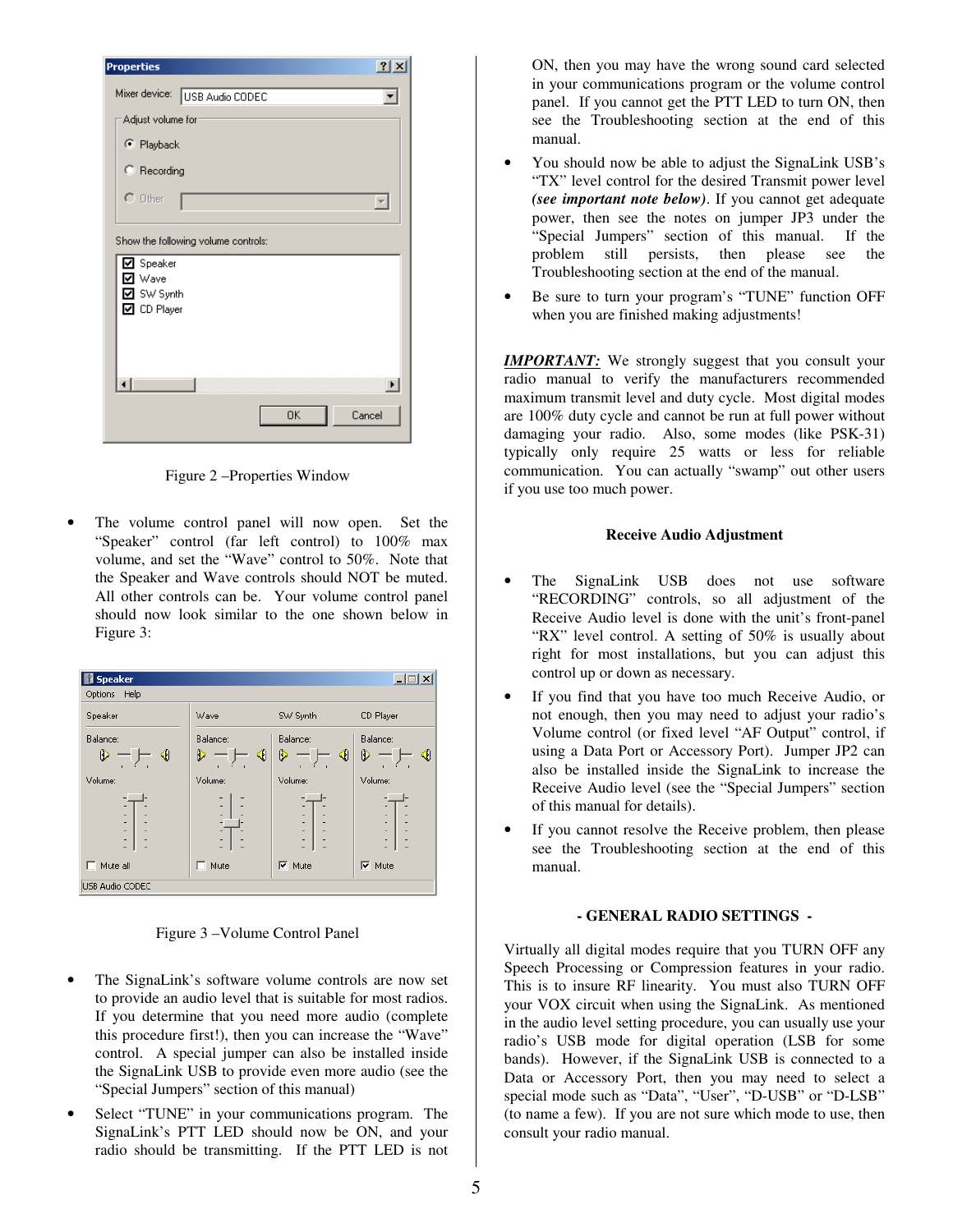### **- SIGNALINK CONTROLS AND INDICATORS -**

**Power Switch** – This turns power OFF to the SignaLink USB's Transmit and Receive circuits, but it does not power down the built-in sound card. The SignaLink USB's sound card will power down with the computer automatically when the computer is shutdown, or put into "suspend" mode. When you are not using the SignaLink, we suggest that you turn it OFF.

**Power LED** – This LED will be ON when the computer is powered up and the SignaLink's "Power" switch is depressed. If the computer enters "suspend" mode and shuts off power to the USB port, then this LED will turn OFF even if the SignaLink's Power switch is turned ON.

**PTT LED** – This LED is ON only when the SignaLink USB is transmitting.

**TX Control** – This control adjusts the Transmit Audio level going to the radio, which directly affects the radio's RF power output level. Turn this control clockwise for more power, and counter-clockwise for less.

**RX Control** – This control adjusts the Receive Audio level (sometimes called "Waterfall Drive") going into the computer. Turn this control clockwise for more audio and counter-clockwise for less.

**DLY Control** – This control adjusts the Transmit "Hang Time" for the SignaLink USB's Auto- $PTT^{TM}$  circuit. With the control set to minimum (fully counter-clockwise), the radio will remain keyed for approximately 15 milliseconds after Transmit Audio has stopped. This setting is suitable for modes that require fast turn-around times like Packet. It is also the best position for many other digital modes like PSK-31 and MT63. A longer delay of up to 4 seconds can be selected by turning the control clock-wise. A delay of approximately two seconds is adequate for most Voice modes such as EchoLink. For slow AFSK CW, you will probably want to set the Hang Time delay to between 500 ms and 1 second.

## **- SPECIAL JUMPERS -**

The SignaLink has three jumpers that can be installed to provide higher Transmit and Receive Audio levels, and increase the unit's PTT sensitivity. These jumpers are described below and their location is shown in Figure 4.

**JP2** – This jumper can be installed to increase the Receive Audio signal going into the SignaLink USB's built-in sound card.

**JP3** – This jumper can be installed to increase the SignaLink USB's Transmit Audio Signal. With this jumper installed, the SignaLink USB can provide up to 2Vp-p into 600 ohms. This should be more than adequate to drive any radio to full power. Note that this is NOT needed for most radios.

**JP4** – This jumper can be installed to increase the sensitivity of the SignaLink USB's Auto- $PTT^{TM}$  circuit approximately two times. This is not necessary for Data modes, but does offer increased performance for voice applications.



Figure 4 – Location of jumpers JP2, JP3 and JP4.

## **- VISIT US ON THE INTERNET -**

If you have Internet access, please visit our web site at:

## http://www.tigertronics.com

Our site contains the latest news about Tigertronics' products, support information, and other information of interest to all Hams and SWLs. This is also the best source for downloadable programs that work with our products. We also have all of our distribution software and documentation available for download as well. The site is updated often, so stop in on a regular basis and get the latest news and updates.

## **- YOUR COMMENTS WELCOME -**

We have made every effort to make the SignaLink USB the best product possible. We welcome any comments or suggestions that you would like to make. Please drop us a note to let us know about your experiences, tips you would like to share with other users, or how we might do a better job for you.

#### **- LIMITED WARRANTY -**

Tigertronics warrants the SignaLink USB to be free of defects in material and workmanship for a period of 90 days from the date of shipment. Tigertronics will repair or replace, at its option, any parts found to be defective during the warranty period. This warranty does not include any unit that has been subject to misuse, neglect, improper installation or operation. This warranty is in lieu of all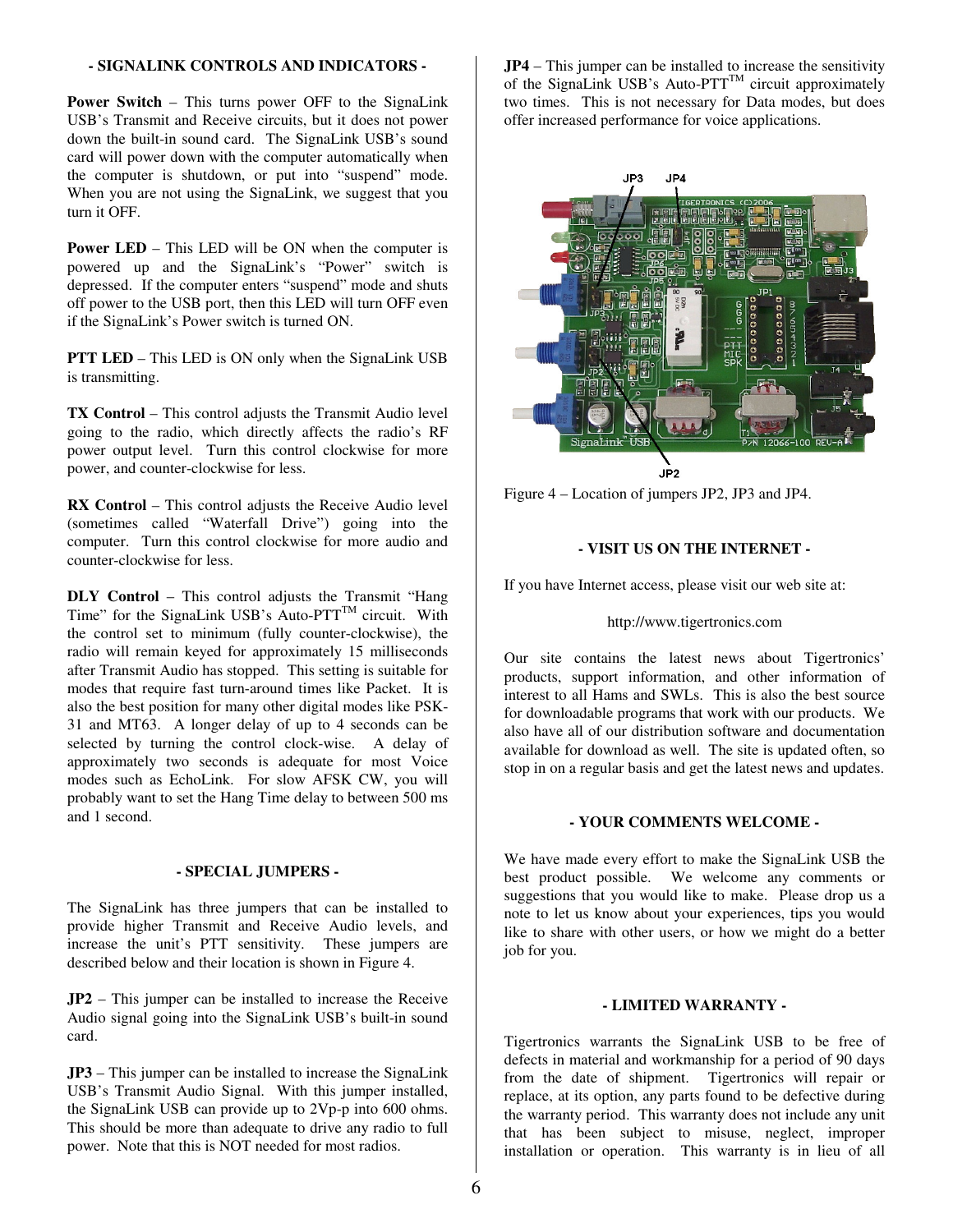others, express or implied, and no person or representative is authorized to assume for Tigertronics any other liability in connection with the sale or use of this product. Tigertronics will not be responsible for any expense or loss of revenue or property incurred by the user due to operation or malfunction of this equipment. Tigertronics reserves the right to make any changes including but not limited to the circuit, components or firmware, or to incorporate new features, at any time, without obligation.

## **- RETURN POLICY -**

A Return Material Authorization Number (RMA#) must be obtained before any product will be accepted for return or repair. Items received without an RMA# clearly marked on the OUTSIDE of the package WILL BE REFUSED. Items being returned must be sent prepaid. Returned items should have a note attached showing the RMA#, customer name, return address, phone number, and action requested. Units being returned for warranty repair must be accompanied by a copy of the original sales invoice showing the date of purchase.

Customers wishing to return a product for REFUND, for ANY REASON, must receive an RMA# within 15 days from the shipping date shown on the original sales invoice. Customers returning products for refund will be charged a Restocking Fee equal to 20% of the purchase price, to cover the cost of re-testing and re-stocking. Products that have been damaged or modified in any way may not be returned. Contact our Technical Support department for the RMA#.

## **- TECHNICAL SUPPORT -**

*BEFORE YOU CALL – The vast majority of technical issues can be resolved with the information that is available in this manual and on the Tigertronics web site. If you thoroughly investigate these resources, you will probably never need to call. Please take some time to read through this manual, and then check the online support resources to be sure that you have the most current software and documentation available. Thank you.* 

If you encounter a problem that you cannot resolve with the SignaLink (not software), please contact our Technical Support Staff at (541) 862-2639. **They are available every Monday, Wednesday, and Friday, from 1:00 PM to 5:00 PM Pacific Time**. Be sure to have your equipment available for testing when you call. Please DO NOT mail, email, or fax your technical inquiries. We realize that calling is a little more expensive, but more can be accomplished in a few minutes on the phone than can be done in hours of writing!

## **- FCC STATEMENT -**

NOTE: This equipment has been tested and found to comply with the limits for a Class B digital device, pursuant to Part 15 of the FCC Rules. These limits are designed to provide

reasonable protection against harmful interference in a residential installation. This equipment generates, uses and can radiate radio frequency energy and, if not installed and used in accordance with the instructions, may cause harmful interference to radio communications. However, there is no guarantee that interference will not occur in a particular installation. If this equipment does cause harmful interference to radio or television reception, which can be determined by turning the equipment off and on, the user is encouraged to try to correct the interference by one of the following measures:

- Reorient or relocate the receiving antenna.
- Increase the separation between the equipment and receiver.
- Connect the equipment into an outlet on a circuit different from that to which the receiver is connected.
- Consult the dealer or an experienced radio/TV technician for help.

*Caution*: Changes or modifications not expressly approved by the party responsible for compliance could void the users authority to operate the equipment.

## **- GENERAL SPECIFICATIONS -**

| Freq Response:             | 100hz to 10Khz.<br><b>Upper Frequency limit is</b><br>Intentionally limited by a<br>Low Pass Filter.               |
|----------------------------|--------------------------------------------------------------------------------------------------------------------|
| Sampling Size/Rate:        | 16 Bit, All standard rates are<br>supported up to 48Khz.                                                           |
| Computer OS:               | Windows 98SE/ME/2000/XP<br>MAC OS 9.1 or later<br>MAC OS X 10.00 or later                                          |
| Radio In/Out Z:            | 600 Ohm (nom). TX/RX Levels<br>are fully adjustable for<br>compatibility with Hi-Z and<br>Low-Z radio connections. |
| Auto-PTT™ Delay:           | Adjustable "Hang Time"<br>$30 \text{ ms}$ to $>3 \text{ seconds}$                                                  |
| <b>PTT Circuit:</b>        | Relay, 90V 3AMP (max)                                                                                              |
| Radio Connector:           | TX/RX Audio, PTT, GND - RJ-45<br>RX Audio/Spkr - 3.5mm Mono                                                        |
| <b>Computer Connector:</b> | USB 1.1/2.0 Compatible<br>Standard USB "A" type Conn.                                                              |
| <b>Other Connectors:</b>   | Aux. Speaker - 3.5mm Mono                                                                                          |
| Case:                      | Extruded Aluminum - 6061T4                                                                                         |
| Dimensions:                | $1.6" \times 3.2" \times 3.6"$                                                                                     |
| <b>Operating Temp:</b>     | $-30C$ to $+60C$                                                                                                   |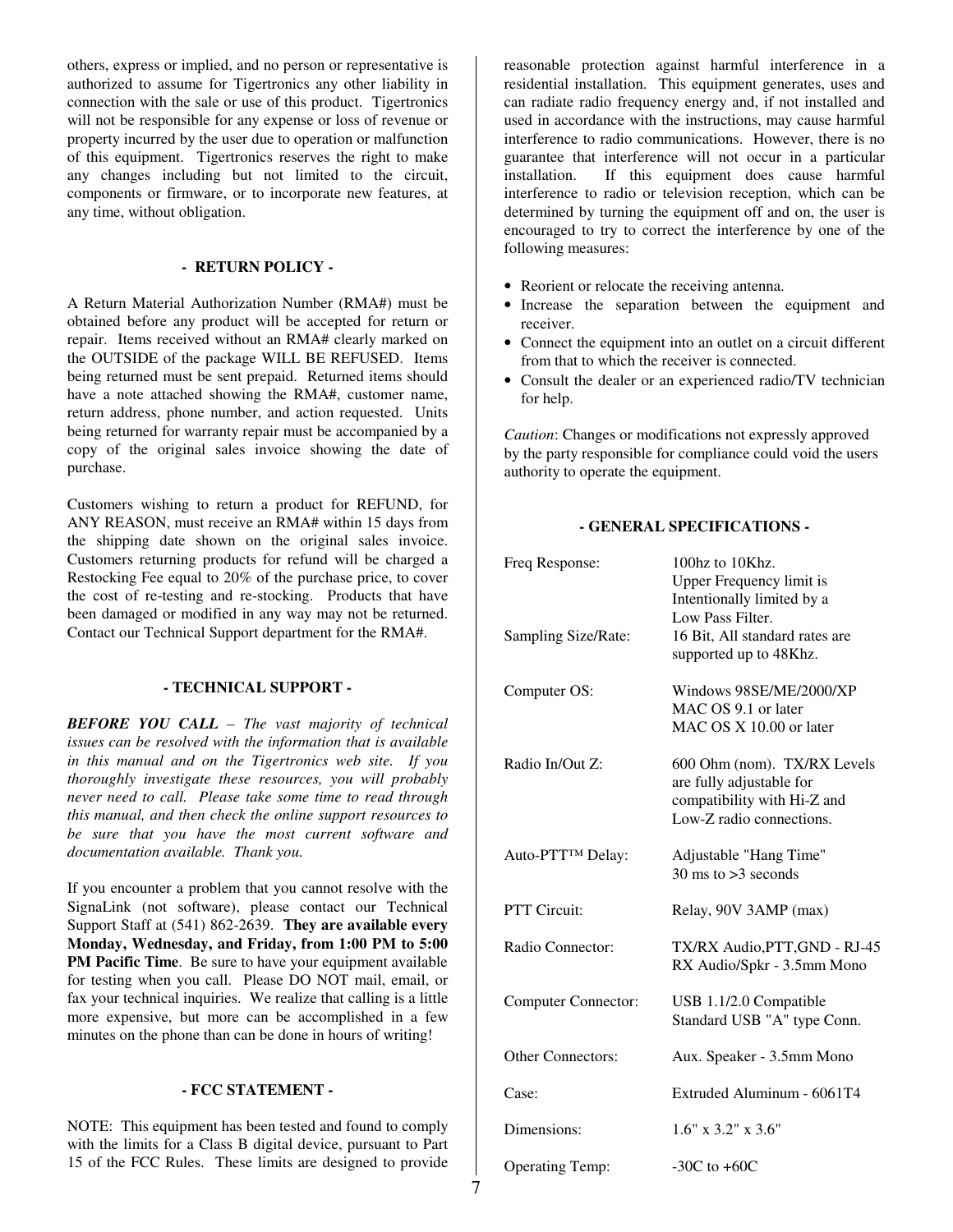## **Detailed Jumper Installation Procedure**

If you do not find the jumper settings for your radio listed on the SignaLink CD or our web site, then follow this step-bystep guide to install the jumpers for your radio.

**Signal Lines** - Every installation requires connecting the SignaLink to at least three pins on the radio's Mic, Data, or Accessory connector. On the Mic connector these are "Mic Input", "PTT", and "Ground". On the Data or Accessory Port, these same basic signals are used, but they are usually labeled differently. The table in Figure 1 shows the common Mic signals and their Data / Accessory port equivalents. Please refer to this table if you are installing the SignaLink USB on your radio's Data or Accessory port.

| <b>Mic Signal</b>  | <b>Data/Accessory Port Signal</b> |
|--------------------|-----------------------------------|
| PTT (Push-To-Talk) | Standby, PKS, or Packet Standby   |
| Mic / Mic Input    | TX Data, Data Input, PKD, or      |
|                    | Mod In                            |
| AF Out / Speaker   | RX Data, Data Out, RXD, or        |
|                    | RX Audio                          |
| <b>PTT GND</b>     | PTT Ground, Chassis Ground        |
| Mic GND            | Signal GND, Mic GND               |
|                    |                                   |

Figure 1 - Data / Accessory Port Signal Names

Note that many radios actually have multiple ground connections (Mic Ground, PTT Ground, etc.). The Programming Socket has multiple ground (G) connections for this reason. On many radios the Mic, Data, and Accessory connectors also provide access to Speaker Audio. If Speaker Audio (or the equivalent Data / Accessory Port signal) is not available from the connector on your radio, then you will need to install the provided mono cable from the External Speaker or Headphone jack on your radio, to the SPKR jack on the rear panel of the SignaLink USB. If this signal is available on the connector, then you will connect it later in this section.

Before proceeding with jumper installation you should verify in your radio manual that the radio PTT requirements do not exceed the specifications of the SignaLink keying circuit. Verify that the PTT is "Grounded" to make the radio transmit and the PTT signal does not exceed 3 Amps at 90V. This should be within the ratings of all modern radios but could be a problem on some older rigs. If your radio exceeds these specifications or requires some other keying arrangement, then you will need to key the radio using a low voltage/low current relay. Please feel free to contact Technical Support if you need assistance with this.

**Connectors With More Than Eight Pins –** The jumper installation procedure in this manual is for use with radio connectors that have 8 pins or less. If you are installing the SignaLink on a 13-pin Accessory port (currently the only radio connector with more than eight pins), then you will either be using a fully assembled cable that we have provided, or you will be attaching your own 13-pin connector to our un-terminated cable. In either case, jumper

settings and/or special instructions for installing the connector and jumpers were included with the radio cable. Please follow those instructions instead of the procedures in this manual.

**Identifying Jumper Locations -** Identifying the jumper locations for your radio is a two-step process. First we will identify the pin-out for the radio connector, and then we will verify that it is correct. The verification process is very important since incorrect wiring could damage your equipment. The final steps will be to draw a wiring diagram using Figure-2 and actually install the jumpers.

• **Lookup Pin-out –** In your radio Operators Manual, find the page that identifies the pin-out of the Mic, Data, or Accessory connector that you are going to use. Using the manual, identify the pin numbers assigned to the following signals, and record them below. Note that the signals found on radio Data and Accessory ports will likely be labeled differently from those shown. Please refer to the table in Figure 1 for the equivalent Data / Accessory Port signals.

| PTT              |
|------------------|
| Mic Input        |
| Speaker Audio**  |
| Mic Ground**     |
| PTT Ground**     |
| Chassis Ground** |

\*\* Note that some radios only have one ground pin. \*\* Speaker Audio is not always available.

• **Verify Pin-out –** This step is **Extremely Important** since not all manufacturers use the same numbering convention for their connectors. This is especially true of radios using RJ-45 mic connectors. This brief verification process could ward off a **major disaster** when you turn on the power! This procedure verifies that the pin numbers, which you just identified in the Operators Manual, do in fact match the numbers identified on the Programming Socket. The easiest way to do this is to use a multimeter to verify some of the more important lines. Before you start, you will need to make sure that the radio power is OFF, that there are NO JUMPERS are installed in JP-1, and that the supplied cable is connected between the SignaLink and the radio.

Note that you should not find the lines "scrambled". They will either be in the correct order or they will be completely reversed (pin  $1=8$ ,  $2=7$ ,  $3=6$ , etc). First check the Ground pin (or pins) recorded earlier. You can do this by checking for continuity between the radio chassis and the pins numbered on the Programming Socket (JP-1). JP-1 is a very convenient place to probe since it is wired 1:1 to every pin on the radio connector.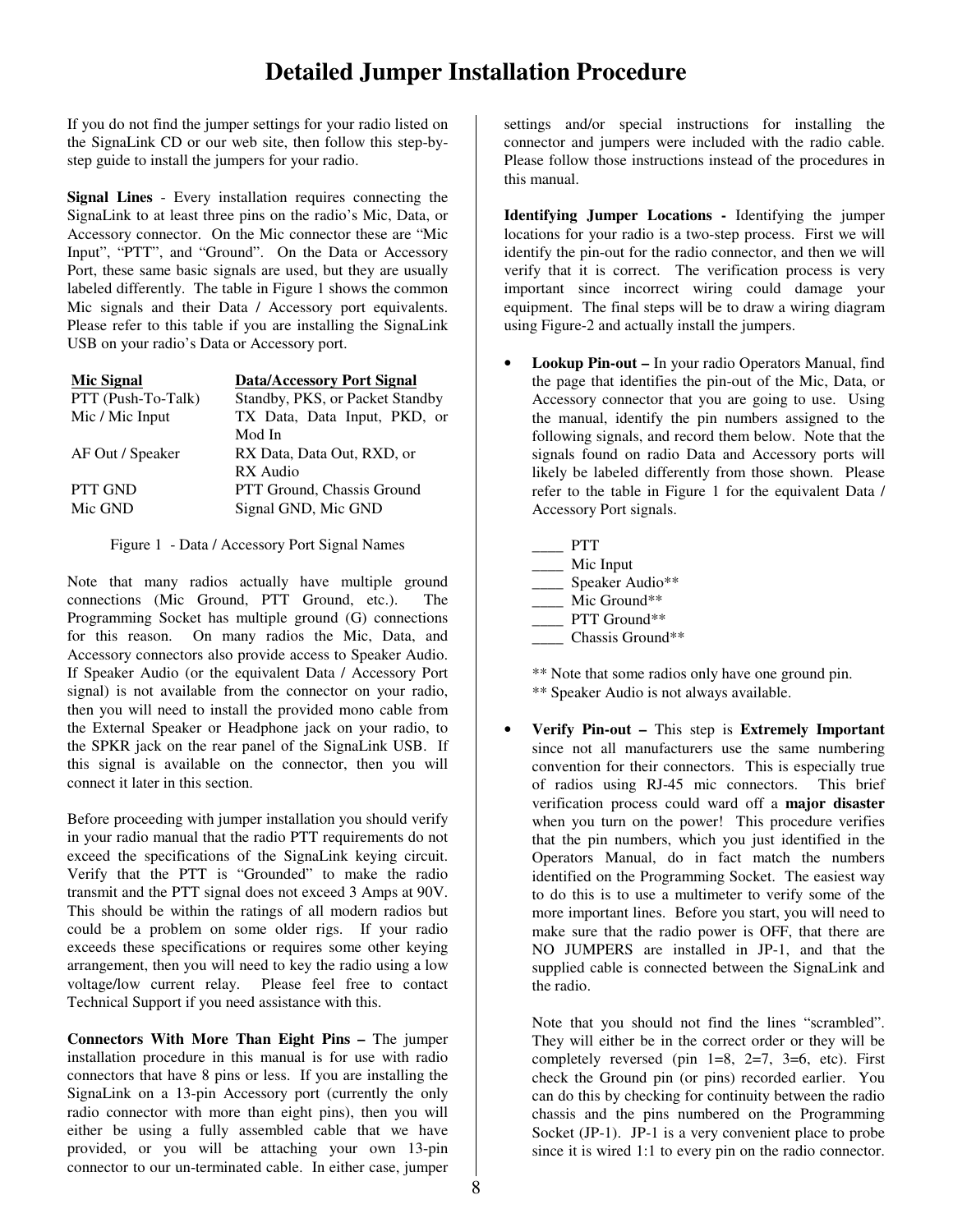You will be checking against the numbers you recorded earlier from the Operators Manual. Note that if your radio has a separate mic ground it may have a slight resistance to chassis ground. Any other ground pin should test very close to zero ohms. If you do not get the expected continuity in this test, try checking against the numbers in the reverse order  $(1=8, 2=7, 3=6, etc)$ . It would probably be very helpful to make a new table using the reversed number sequence to avoid mistakes! This step should establish whether or not the radio connector is "reverse ordered" and allow you to correct the numbers on your table.

Once you are confident about the ground lines you can move on to other pins. If your radio had Accessory Power you should be able to turn ON the radio and use your multimeter (volts scale) to test for power on the appropriate pin of JP-1. The SignaLink USB does NOT use power from the radio, but this line can still be used for verification purposes.

You can test the PTT pin as follows: First check the pin with your multimeter (volts). You should see a voltage on the PTT pin (5-12v) when the radio is ON. You should be able to key the radio by grounding the PTT line. For the sake of safety, you should ground the PTT pin through a small value resistor (100-1000 ohms) in case it's not the pin you think it is! Be sure your radio power is set to LOW and an antenna or dummy load is connected for this test, as the radio will go into "transmit" with the line grounded.

If the Speaker signal is available on the connector you are using, then you can try attaching a speaker or headphone to the appropriate pin on JP-1 to see if you can hear audio. Note that you will NOT be able to hear anything if the speaker source is a low level output (usually the case on Data and Accessory ports). There is no easy way to test the mic line but there will be little doubt about it if the other lines are correct. The main thing you are looking for here is to determine whether or not the connector numbers are reversed on your radio. If you have any unresolved errors, then you should double check your numbering in the Operators Manual again.



**Draw Jumper Wires -** Once you have verified your pin-out and are comfortable with the results, you are ready to label the lines in Figure-2 and draw in the jumper wires. To do this, you simply need to draw a line between the pins on the left of JP-1 (G, PTT, Mic & SPKR) and their appropriate match on the right side of the diagram. For example, draw a line between the "G" pin on the left of JP-1 and the line that you labeled "Ground". The "PTT" pin should be connected to the pin that you labeled "PTT" and so on. If you are installing the SignaLink on a Data or Accessory port, then refer to Figure 1 for the correct signal names. An example of the microphone Jumper Wiring Diagram for a Kenwood TS-450 is shown in Figure 3.



Figure 3 – Example Jumper Wire Diagram for TS-450 Mic

*VERY IMPORTANT NOTE!* – You are about to install the jumper wires. The wires **must be 24ga** AWG or you will damage the socket! It would be best to use the wires that we provided for this purpose to avoid damage.

**Install Jumper Wires –** Now that you know where the jumper wires go, all you need to do is install them! Installation of the jumper wires can be done without any tools, but you may find it easier to do with needle-nosed pliers. If you do use needle-nosed pliers, be sure to grip the wire close to the end that you are installing in the socket. When pushing the wires into the socket, be very careful not to bend them back and forth or they might break. If you break a wire off in the socket, there is no way to remove it. You will have to have a new socket installed! This should not be an issue if you are just a little bit careful.

Once you have all of the jumpers installed, please take a few minutes to look them over. You should have the "SPKR" jumper installed only if you have Speaker/RX audio available on the radio connector that you are using. If this signal isn't available (a possibility with Mic jacks), then this jumper should not be installed. Instead, you will need to install the provided mono cable from the External Speaker or Headphone jack of your

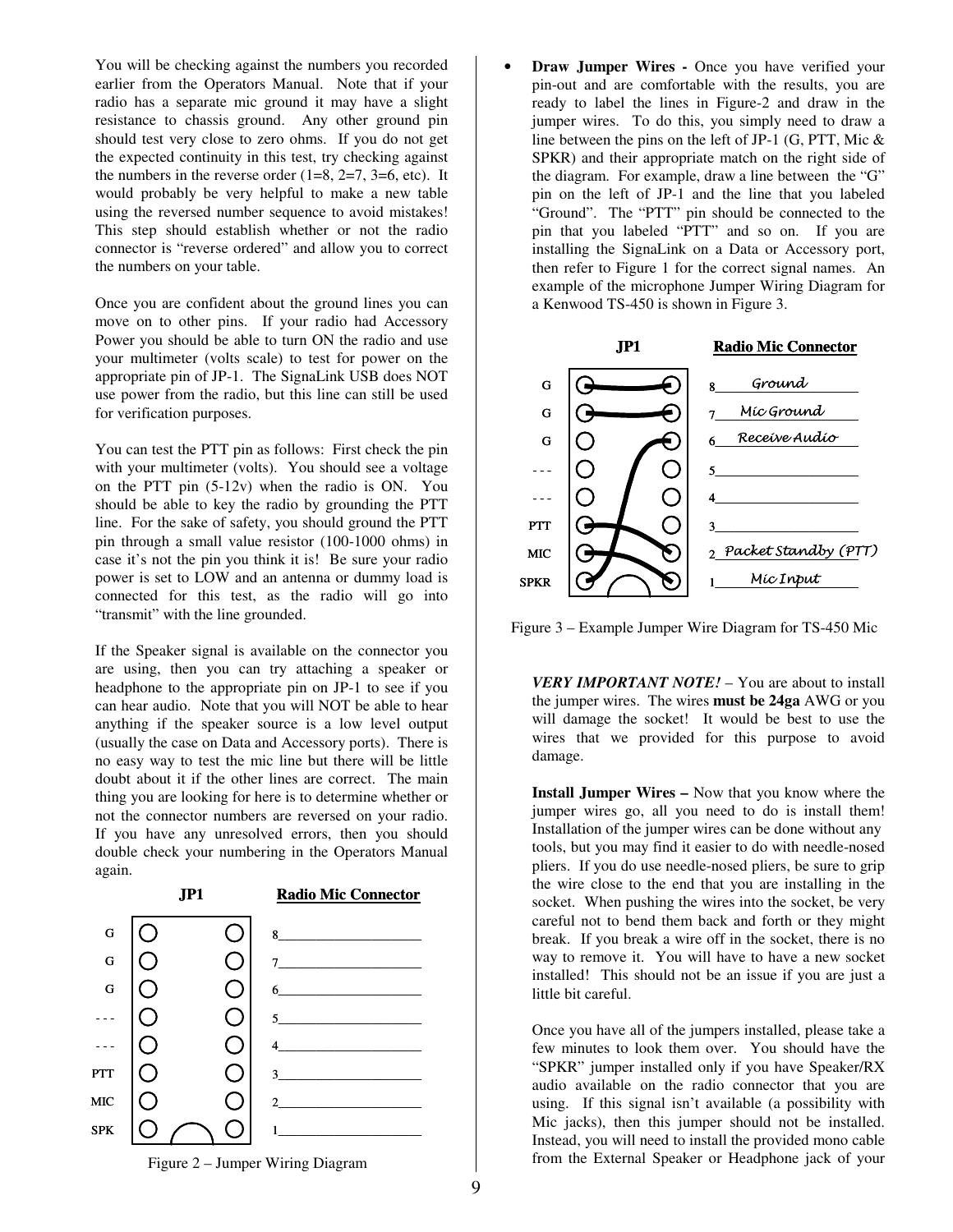radio, to the SPKR jack on the rear panel of the SignaLink USB. This will pass the radio's Speaker Audio signal into the SignaLink so that the unit can receive. Once you are confident that the jumpers are installed correctly, you can put the SignaLink USB circuit board back into the case.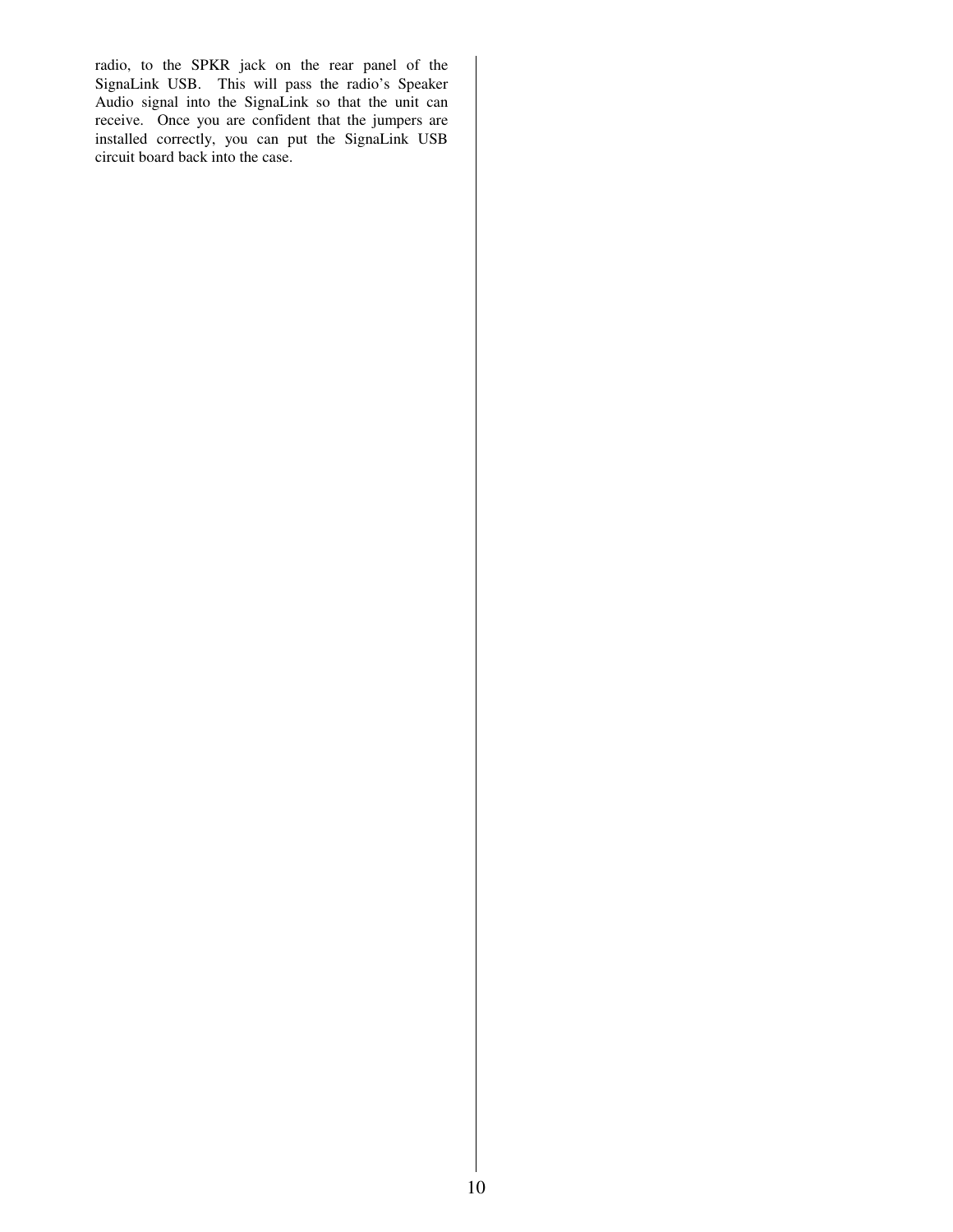## **Troubleshooting**

If you do not find your problem listed here, or if you are unable to resolve the problem, then please refer to the Technical Support section of this manual for instructions on contacting our Technical Support Staff.

**Radio doesn't transmit AND the SignaLink USB's PTT LED is OFF** - Check the following:

- Verify that the SignaLink USB's PWR LED is ON. If it is not, then check your USB cable connection to the computer and the SignaLink.
- Verify that your communications program is configured to use the SignaLink USB's built-in sound card. The program should have "USB Audio CODEC" selected as the sound card for both Transmit and Receive.
- Verify that the PLAYBACK volume controls for the SignaLink USB are set according to the "Setting The Audio Levels" procedure. If they are too low, then the SignaLink USB will NOT transmit.

**Radio doesn't transmit even though the SignaLink's PTT LED is ON** - If the SignaLink USB's PTT LED turns ON but the radio doesn't switch to transmit, then you have most likely jumpered the PTT signal incorrectly on JP-1 (go back and double-check ALL jumpers). If the SignaLink is attached to your radio's Data or Accessory Port, then another possible cause is that your radio isn't configured properly to use that port. Consult your radio manual and verify that your radio is in the correct Mode (Digital USB, etc.).

**Radio transmits but there is no power output, or it is too low** – The SignaLink USB can provide more than enough Transmit Audio to drive any radio to full power. If you have set the TX level control to maximum and still cannot get enough power, then check the following:

- If you are using a CAT interface to control your radio, then you need to disable "PTT by CAT Control" (or similar option) in your communications software, so that the SignaLink can key the radio. This is necessary because some radio's will only look for Transmit Audio on the Mic jack if the radio is switched into Transmit by the CAT interface. Note that this is a design issue with the radio and has absolutely nothing to do with the SignaLink.
- Verify that your radio's "Forward Power" (sometimes called "RF Power" or "Carrier Power") control is set to maximum.
- If the SignaLink is attached to your radio's Mic jack, then try turning up your radio's Mic Gain control.
- Adjust the Windows "Wave" PLAYBACK volume control higher.
- See the "Special Jumpers" section of this manual and install JP3. This will dramatically increase the SignaLink's Transmit Audio level. Note that this is NOT needed for most radios, so you really need to be sure that everything else is correct before doing this.
- If the SignaLink is attached to a Kenwood 13-pin Accessory Port, then you may have set the PTT jumper incorrectly. Double-check the document that was supplied with your radio cable to see if your radio requires a standard PTT jumper or the diode module to be installed.

**Transmit signal is "wide" or distorted** – This is generally the result of over-driving your radio. Verify that your radio's speech processor/compressor is turned OFF. Your radio's "Forward Power" control (sometimes called "RF Power" or "Carrier Power") should be set to maximum. If you have lowered this control to decrease your transmit power, then you more than likely have not set the audio levels correctly, and are overdriving your radio. Follow the "Setting The Audio Levels" procedure to correct this problem. If the above mentioned radio controls are set correctly, then try turning the radio's Mic, Data or Accy Port gain and see if that improves the quality of your signal (Data/Accy Port gain is usually a radio menu setting). If this has no effect, then you may have the software PlayBack volume controls, or the SignaLink USB's TX level control set to high. See the "Setting The Audio Levels" procedure to correct this.

**The SignaLink's TX control is near minimum but the Radio's transmit power is too high** – This is most likely because the radio's Mic, Data or Accy Port gain control is set too high. If the SignaLink is attached to the Mic jack, then try turning the radio's Mic Gain control down ( this may also affect Data/Accy Ports on some radios). If the SignaLink is attached to a Data or Accy Port, then your radio should have a menu setting or trimmer to adjust the gain. Note that some radios call the Data or Accy Port gain control "Packet Input Level" or "Packet Gain". Contact Tech Support if you are unable to resolve this problem.

**I can't seem to receive** - There are several possible causes for this problem:

• **SignaLink USB's RX level control or radio level control set too low** – Verify that the SignaLinks RX level control is turned up (clockwise). If you are using Speaker Audio from the radio (not a fixed level signal from a Data/Accy Port), then verify that your radio volume is turned up. If your communications program doesn't show any signs of Receive Audio (no waterfall display, etc.), then please review the "Connecting The